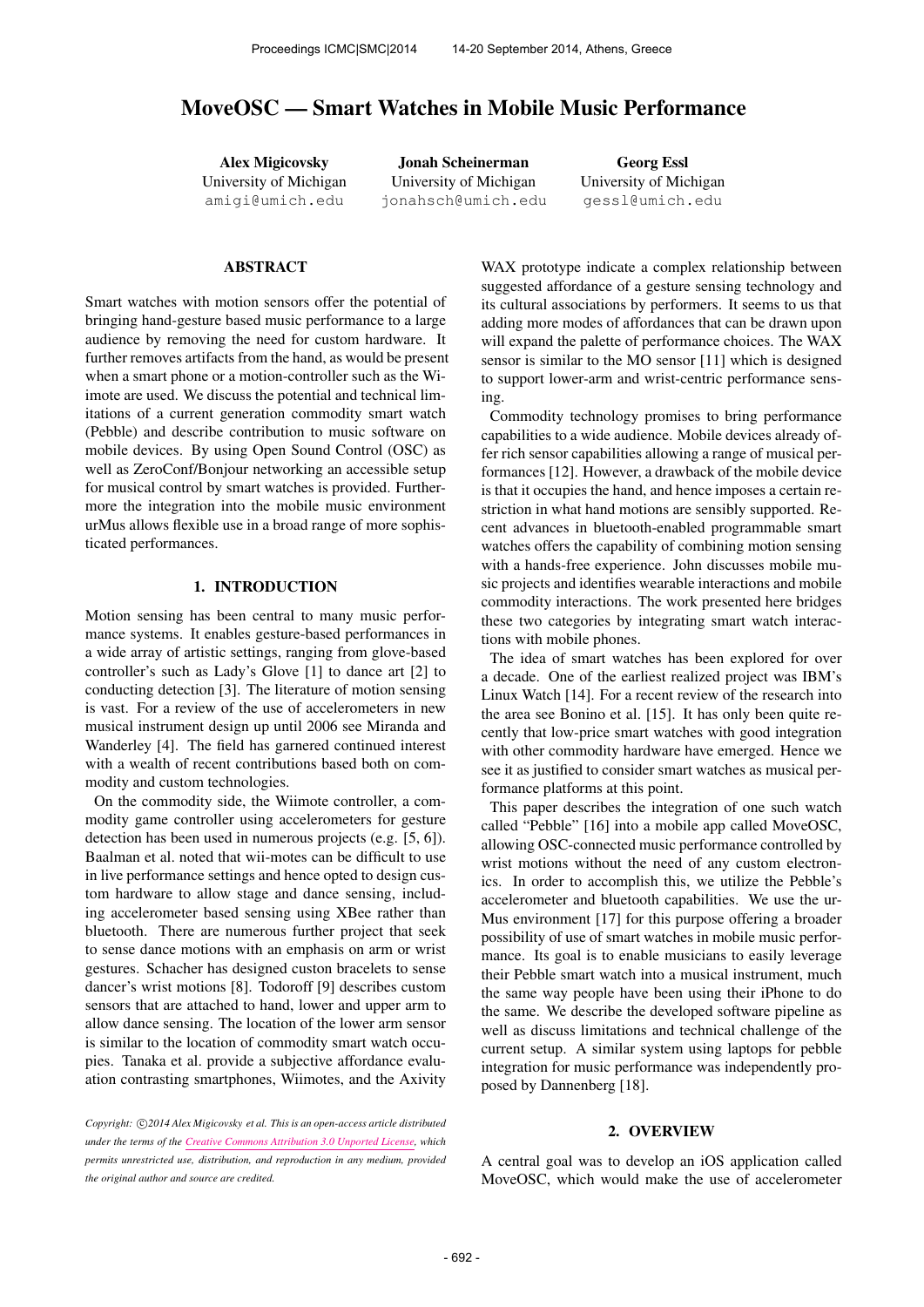Proceedings ICMC|SMC|2014 14-20 September 2014, Athens, Greece MoveOSC/Pebble/x 0.464875 MoveOSC/Pebble/y 0.529875  $-281, y$  $= 239, z = 2390$ MIDI CC 1 59.039125 **Diusteeth** WiFi Local 1 1979 1-1 1-1 1-1 1-1 1-1

Pebbl

OSCulator.app

Max for Live

Figure 1. Overview of the MoveOSC system with its different components. Pebble sends accelerometer data over bluetooth to an iOS app which finds OSC providers via ZeroConf service discovery. OSC data is then sent to that provider to allow interactive music performance.

data of a smart watch easy in conjunction with popular music performance software. This application consists of a few different layers of software in order to create music via Pebble (described in Figure 1). First, the MoveOSC Pebble smart watch application sends accelerometer movements to the MoveOSC iOS application. When the Pebble accelerometer data is received by the MoveOSC iOS application, the iOS app transforms the data into Open Sound Control packets<sup>1</sup> and relays them to any listening and enabled OSC-compatible device or application on a Bonjourcompatible router<sup>2</sup>.

In our application setup, we forward the OSC data to an application called OSCulator.app<sup>3</sup>. OSCulator is middleware that transforms OSC messages into other similar representations (e.g. MIDI). Routing the OSC data through OSCulator converts the received data for 3rd party music software that users can utilize, since different software packages (Logic Pro, Ableton Live / Max for Live, etc.) expect data in various forms. In our scenario, we used Ableton Live 9 along with Max for Live to create music with the Pebble. Once OSCulator receives the OSC packets from the MoveOSC iOS application, OSCulator transforms the OSC packets into a MIDI representation to send to Ableton Live 9. The MIDI packets are mapped to controls of different parameters, resulting in different musical sounds based on how the Pebble accelerometer moves.

### 3. SMART WATCH TECHNOLOGY

Pebble is a programmable smart watch which is equipped with an ST ARM 32-bit CORTEX-M3 CPU. The clock face is a 144x168 pixel LCD display and it offers bluetooth networking as well as accelerometer and magnetometer sensors and vibrotactile display. Pebble is perhaps the first smart watch to start a recent interest in the area. Since then, the industry has pushed other examples into the commodity market. A prime example is Samsung's Galaxy Gear<sup>4</sup>. At this time these systems do not have interoperability standards, hence solutions are particular to the platform. We hope that future standardization trends may alleviate this problem.

Pebble provides a Software Development Kit (SDK) that lets developers easily create applications that integrate with

<sup>2</sup> <https://www.apple.com/support/bonjour/>

both iOS and Android. This SDK consists of three components: one for the smart watch, one for iOS, and one for Android. Our system was implemented for iOS only, but extension to Android are straight-forward.

### 4. SMART WATCH APP

The Pebble smart watch app (or for short *Pebble app*) uses a simple API to listen for accelerometer events. Pebble extends the ability to listen for accelerometer events at different frequencies (between measurements at 5 Hz and 100 Hz). There also exists functionality to batch the accelerometer measurements in groups (between 1 measurement per group and 25 measurements per group). The effects of these parameters – batch count and frequency – have a significant effect of how reliably data is transferred to the companion smartphone application. There are other concerns as well: memory pressure, incoming / outgoing Bluetooth message buffer size, and more. We needed to refine these parameters in order to ensure that enough data is sent to the smartphone and that it was sent at a reasonable rate. Here we note that the bottleneck of the application is the connection between the Pebble smart watch and the iOS application, not between the MoveOSC iOS application and a WiFi-connected OSC device. We thus focus on performance of the Bluetooth messages sent between the MoveOSC Pebble application and the MoveOSC iOS application.

### 4.1 Bluetooth Performance

Initially the Pebble app displayed a real-time bar graph of accelerometer information. However, we realized that the data transmission speeds were affected negatively by having the live interface. This is an indication that the Pebble performance is not yet sufficient to maintain highbandwidth bluetooth connectivity and offer rapid display updates at the same time. Hence, we removed the live interface to obtain better Bluetooth performance. Even a simple user interface that requires a few system resources like an image brought down system performance. To decrease the memory footprint associated with the user interface, we created parts of the visuals in code rather than using images. Clearly the Pebble watch is in its infancy and these performance issues showcase that commodity wearable technology today still needs to improve to have a more seamless musical experience.

<sup>1</sup> <http://opensoundcontrol.org/introduction-osc>

<sup>3</sup> <http://www.osculator.net>

<sup>4</sup> [http://www.samsung.com/us/](http://www.samsung.com/us/guide-to-galaxy-smart-devices/galaxy-gear.html)

[guide-to-galaxy-smart-devices/galaxy-gear.html](http://www.samsung.com/us/guide-to-galaxy-smart-devices/galaxy-gear.html)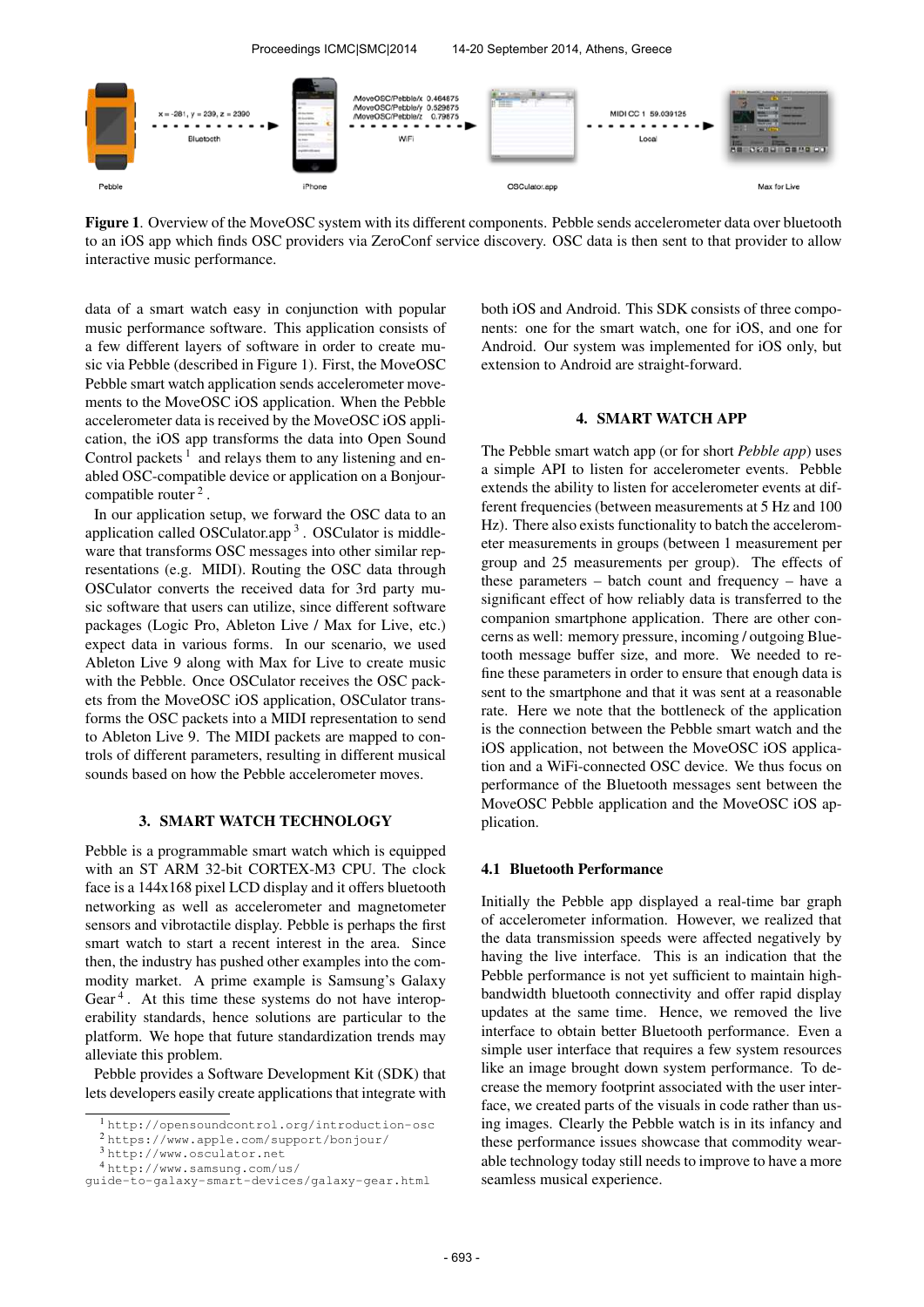The bluetooth communication itself required optimizations. Next we describe the process by which we assessed the performance of the bluetooth connection and the approach to achieve satisfactory performance. We used a number of metrics. These are:

Throughput: We measured throughput as the amount of data received in a given message on the MoveOSC iOS app divided by the time it takes between receiving two messages from the MoveOSC Pebble app on the MoveOSC iOS app. Throughput can be determined on both the iOS and Pebble components of MoveOSC. Note that the throughput as we perceive is actually lower than the throughput that the Pebble achieves due to the overhead of Pebble's API being a layer above the Bluetooth protocol. Throughput also takes into consideration intentionally dropped messages – sometimes we intentionally do not send messages from the watch because we know that a backlog of messages has occurred. These intentionally dropped messages will show up as decreased throughput.

Throughput Consistency and Message Success Rate: Another metric for performance is the message success rate. If data is retrieved at a constant interval, any data that is not sent decreases the consistency of the data being received on the smartphone. This means that actions taken on the watch will not be as "live" as possible. We measure success rate by taking the number of successful messages sent from the watch divided by the total number of messages sent from the watch. This calculation must be performed on the Pebble watch since only the Pebble software knows whether a message was sent or dropped.

Smoothness and Minimal Data Chunking: The final metric we will discuss is the "smoothness" of the data being received on the MoveOSC iOS application component. The smoothness of the data that is flowing from the MoveOSC Pebble application to the MoveOSC iOS application is directly correlated to the batch size of accelerometer measurements. Because of this correlation we determine smoothness by taking the inverse of the accelerometer data batch size multiplied by the measurement frequency. This determines the number of measurements attempted to be sent to the MoveOSC iOS application per second. This measurement is important because it ensures that data that is being sent to the iOS application is usable. For example, one can imagine a scenario where the watch sends data infrequently, but the throughput is still high because the amount of data sent from the watch to the phone is large (one may want to do this to minimize the overhead of sending many messages). However, the example clearly shows that the system is not optimal because users would not be able to hear the effects of their movements in real-time.

# *4.1.1 Finding the Optimal Parameters for Maximum Bluetooth Performance*

The simplest algorithm for the Pebble application was to just initially set the batch count, measurement frequency, and inbox / outbox size. This approach unfortunately resulted in inconsistent performance. We tried setting these parameters in different ways to maximize Bluetooth performance, but this mechanism did not perform well. We tried a number of more complex algorithms to try and achieve better Bluetooth performance.

Our first algorithm attempted to "back off" sending messages once a certain amount of messages were sent unsuccessfully. When a batch of accelerometer data is sent, a status message is returned. The Pebble smart watch app then counts the number of success versus failure messages (+1 for success, -1 for failure). If the counter reaches zero, the app waits a few cycles to start sending data again. We perceived that this resulted in better transmission speeds compared to using the simple algorithm mentioned above.

We found that the iOS companion app had little to do with the Bluetooth data transmission issues. However, we suspect that these issues arise because of the protocol that is used for transmitting data between the Pebble smart watch and the companion iOS app. Interestingly, we found that when using the Pebble accelerometer data for OSC at the same time as using either the iOS accelerometer or gyroscope data, the iOS motion data greatly suffered in smoothness in its measurements. A likely source for this issue may be the Pebble API library code on the iOS side. Because of this, we recommended that users not use the Pebble accelerometer data at the same time as the iOS motion data in the current version. We assume that future version of Pebble will overcome these restrictions.

# *4.1.2 Interoperability*

When the watch sends data to the smartphone, it specifies both how much accelerometer data it is sending as well as the accelerometer data itself. This allowed us to easily modify the aforementioned parameters on the watch without needing to modify the iOS component as well.

### 5. MOBILE DEVICE INTEROPERATION

For our purposes, we used both the iOS and smart watch frameworks to integrate with urMus [17] to receive Pebble accelerometer data via Bluetooth 4.0. urMus is an opensource framework for mobile music performance and offers many of the capabilities necessary for this project. In particular Bonjour/ZeroConf and OSC networking capabilities are readily available [19].

The iOS application utilizes the Pebble iOS SDK to seamlessly receive data from the smart watch. The iOS application connects to any Pebble in close range. The Pebble accelerometer data is received in batches – as described in the previous section – and is parsed and passed along to the urMus processing unit.

urMus offers two ways to integrate sensor data. The first is as part of its dataflow processing engine [20], the second is as part of its Lua event mechanism. We extended urMus to allow Pebble to show up as input in both modalities. The dataflow version as part of urMus' default interface can be seen in Figure 2.

Lua event integration is achieved by adding a new event called OnPebbleAccelerate to urMus' event structure. When new accelerometer data arrives via bluetooth, the event is triggered and Lua functions registered to it will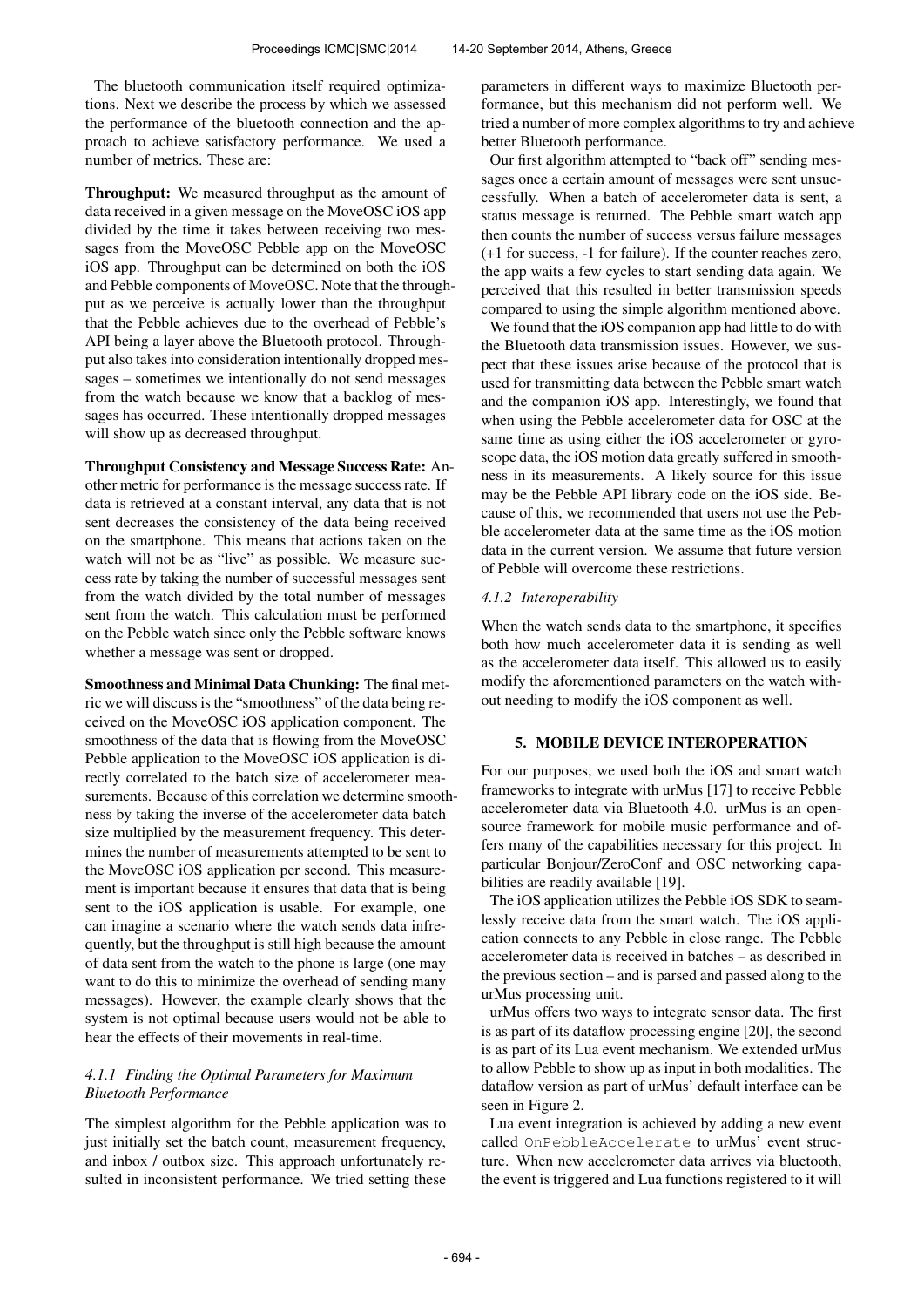

Figure 2. Pebble's accelerometer data integrated in ur-Mus' dataflow engine and visible in its default interface as PAccel X, Y, and Z. The patch shows each accelerometer axis connected to a separate sine oscillator.

be called with arguments that contain the three-axis accelerometer data. An example Lua code to receive pebble accelerometer data follows:

```
function ReceivePebbleData(self, x, y, z)
 -- x, y, z contain
 -- pebble accelerometer data
   DPrint(x_1, " " ... y_1, " " ... z)-- Simply printing the numbers
end
pr = Region()
```
pr:Handle("OnPebbleAccelerate", ReceivePebbleData)

We have used this second version to realize the MoveOSC iOS application. urMus uses a normed data format of -1 to 1 [20]. The accelerometer data is received in X, Y, Z coordinate form using this range and is then normalized to a valid OSC value between zero and one.

MoveOSC is designed to make Pebble easy to use as a controller. For this reason its visual presentation is simple and directed at facilitating quick setup of connections to the smart watch on the one hand, and a remote OSC application on the other. The user interface design can be seen in Figure 3.

### 6. CONCLUSIONS AND FUTURE WORK

In this paper we described the design of a mobile app that enables the use of a bluetooth enabled smart watch with accelerometer sensors (Pebble) to be used as a generic gestural controller for music. We provide generic OSC connectivity offering broad applicability of the watch as a controller. Further, we integrated the watch with a mobile music environment allowing direct design of mobile-centric musical performances. Current restrictions include limits of the hardware with respect to CPU power.

A number of extensions to MoveOSC are thinkable. For example, the magnetometer data could also be made avail-



Figure 3. MoveOSC's iOS app screens for instruction and configuration.

able for performance in a similar way as discussed for accelerometer data here. The reason why we have not explored this option yet are the CPU and bandwidth issues discussed. However we anticipate that with hardware evolution this obstacle will disappear. Furthermore, feedback to the performer could be incorporated. A backchannel communication triggering vibrotactile or visual display can alert the performer of relevant aspects of the performance, such as a beat pulse, or a section transition. Finally, we hope that smart watches will follow the evolution of smart phones and become increasingly sensor-rich, incorporating additional sensors of interest for musical performance, such as gyroscope sensors, visual sensing, and microphones. Some of these trends can already be observed in emerging technologies. For example, the Samsung Galaxy Gear contains both a microphone and a camera. Hence the performance spectrum of smart watches may well be expanded drastically with future generations of this commodity technology.

We believe that commodity smart watches are a promising technological vehicle to enable musical performance, following the footsteps of Wiimotes [21, 22] and multitouch smart phones [12] as enablers of creativity with broadened accessibility. For example ubiquity of smart watches would imply that it is easier to develop augmented dance pieces for practitioners who do not have access or expertise to custom hardware solutions. Audience participation involving gestures become more viable as audience members may well already possess the hardware. Distribution of technology for classroom teaching purposes becomes easier as getting the technology is not hindered by the limits of custom production.

### 6.1 Acknowledgments

Many thanks to Takumi Ogata for his help integrating MoveOSC with Ableton Live for a musical performance.

### **References**

[1] B. Bongers, "Physical Interfaces in the Electronic Arts," in *Trends in Gestural Control of Music*, M. M.